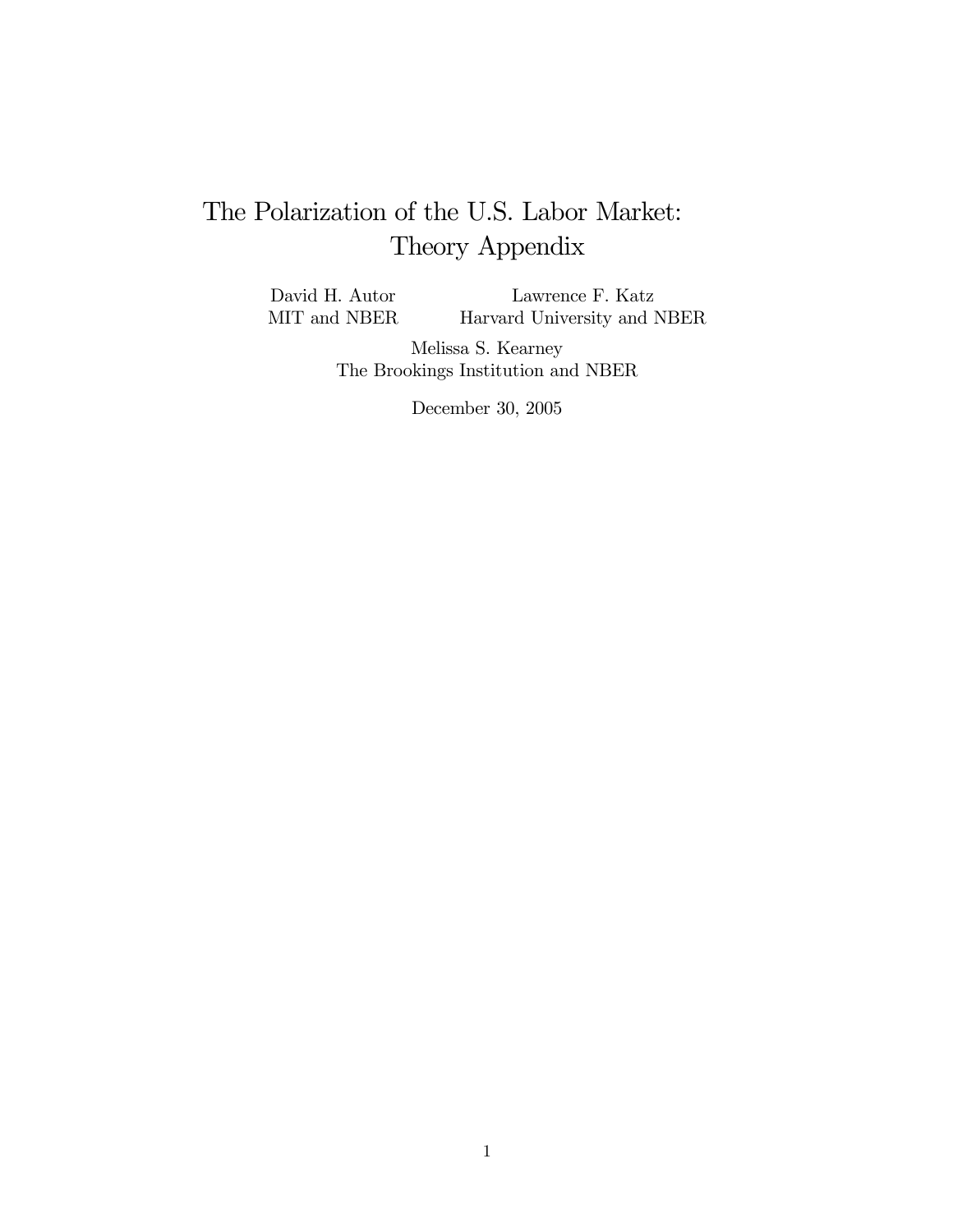## 1 Motivation

Motivating ideas:

- 1. Workplace tasks may be usually subdivided into three broad groups:
	- (a) Abstract problem-solving and managerial tasks. These tasks are not well structured and require non-routine cognitive skills.
	- (b) Routine tasks. These may either be cognitive or physical tasks that they follow closely prescribed sets of rules and procedures and are executed in a well-controlled environment.
	- (c) Manual tasks. These tasks (which ALM call non-routine manual) do not require abstract problem solving or managerial skills but are nevertheless difficult to automate because they require some flexibility in a less than fully predictable environment. Examples include: truck drivers, security guards, unskilled medical personnel, janitors and house-cleaners, high speed check-keyers, construction workers, many in-person servers.
- 2. Routine tasks are complementary to Abstract tasks and perhaps also to Manual tasks (though probably less so).
- 3. Routine tasks are readily substituted with computer capital. The continually falling price of computer capital drives this substitution.
- 4. The falling price of computer capital generates an incentive for workers engaged in Routine tasks to switch to other tasks.
- 5. It is more difficult for workers displaced from Routine tasks to shift 'up' to Abstract tasks than it is for them to shift 'down' to Manual tasks.

### 2 Model

#### 2.1 Production

Aggregate output in this economy (priced at unity) is given by the Cobb-Douglas production function

$$
Y = A^{\alpha} R^{\beta} M^{\gamma},
$$

where A, R and M are Abstract, Routine and Manual tasks, with exponents  $\alpha, \beta, \gamma \in (0,1)$  respectively, and  $\alpha + \beta + \gamma = 1$ . Abstract and manual tasks can only be performed by workers who supply labor inputs,  $L_A$  and  $L_M$ . Routine tasks can be performed *either* by workers who supply  $L_R$  or by computer capital, K, measured in efficiency units, which is a perfect substitute for  $L_R$ .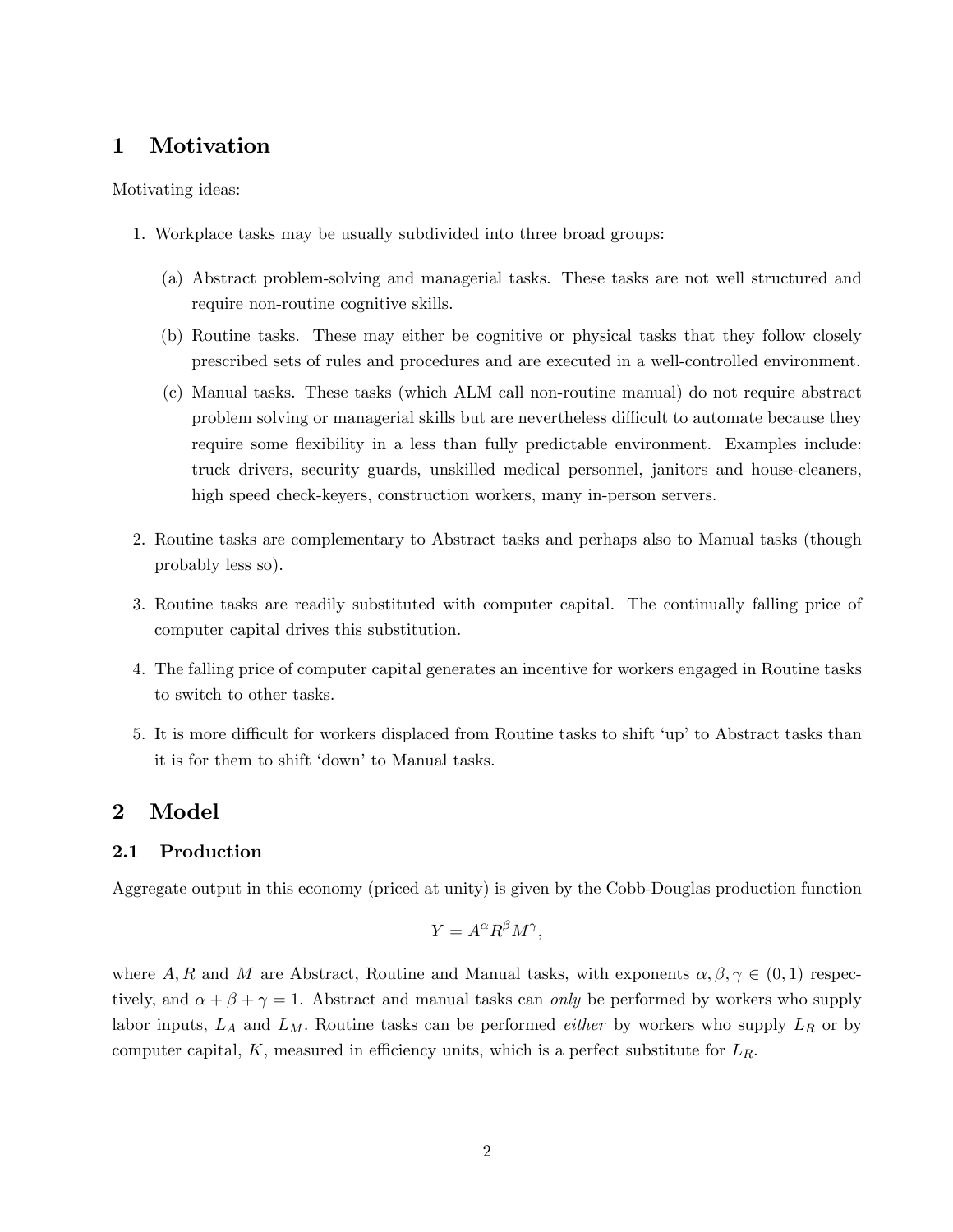#### 2.2 Factor supplies

Computer capital is supplied perfectly elastically to Routine tasks at price  $\rho$  per efficiency unit. The secularly declining price of computer capital is the exogenous driving force in this model.

There is a large number of income-maximizing workers in this economy, each endowed with a vector of three skills,  $S_i = (a_i, r_i, m_i)$ , where lower-case letters denote an individual's skill endowment for the three production tasks.

Workers are of two types. A fraction  $\theta \in (0,1)$  are High School  $(H)$  workers and the remaining  $1-\theta$ are College  $(C)$  workers. For simplicity, all college workers are assumed identical. Each is endowed with one efficiency unit of Abstract skill:  $S^{C}(a,r,m) = (1,0,0).$ <sup>1</sup> The labor supply of each college worker is  $L^C = (1,0,0)$ .

All high school workers are equally skilled in Manual tasks but differ in their ability in Routine tasks. We write the skill endowment of high school worker i as  $S_i^H(a, r, m_i) = (0, \eta_i, 1)$ , where  $\eta$  is a continuous variable distributed on the unit interval with positive probability mass at all points  $\eta \in$ (0, 1). The labor supply of High School worker *i* is  $L_i^H(a, r, m) = (0, \lambda_i \eta_i, (1 - \lambda_i))$  where  $\lambda_i \in [0, 1]$ . Each High School worker chooses  $\lambda_i$  to maximize earnings.

#### 2.3 Equilibrium concept

Equilibrium in this model occurs when:

- 1. Productive efficiency is achieved—that is, the economy operates on the demand curve of the aggregate production function for each factor.
- 2. All factors are paid their marginal products.
- 3. The labor market clears; no worker wishes to reallocate labor input among tasks.

#### 2.4 Productive efficiency

The wage of each factor is given by:

$$
w_a = \frac{\partial Y}{\partial A} = \alpha A^{\alpha - 1} R^{\beta} M^{\gamma},
$$
  
\n
$$
w_r = \frac{\partial Y}{\partial R} = \beta A^{\alpha} R^{\beta - 1} M^{\gamma},
$$
  
\n
$$
w_m = \frac{\partial Y}{\partial M} = \gamma A^{\alpha} R^{\beta} M^{\gamma - 1}.
$$

<sup>&</sup>lt;sup>1</sup>It would be a very minor matter to instead assume that  $L_C(a, r, m) = (1, 1, 1)$  with  $w_a > w_r, w_m$  for all relevant cases. This would ensure that college-workers always supply Abstract labor—and of course this tendency would only be reinforced by a falling price of computer capital.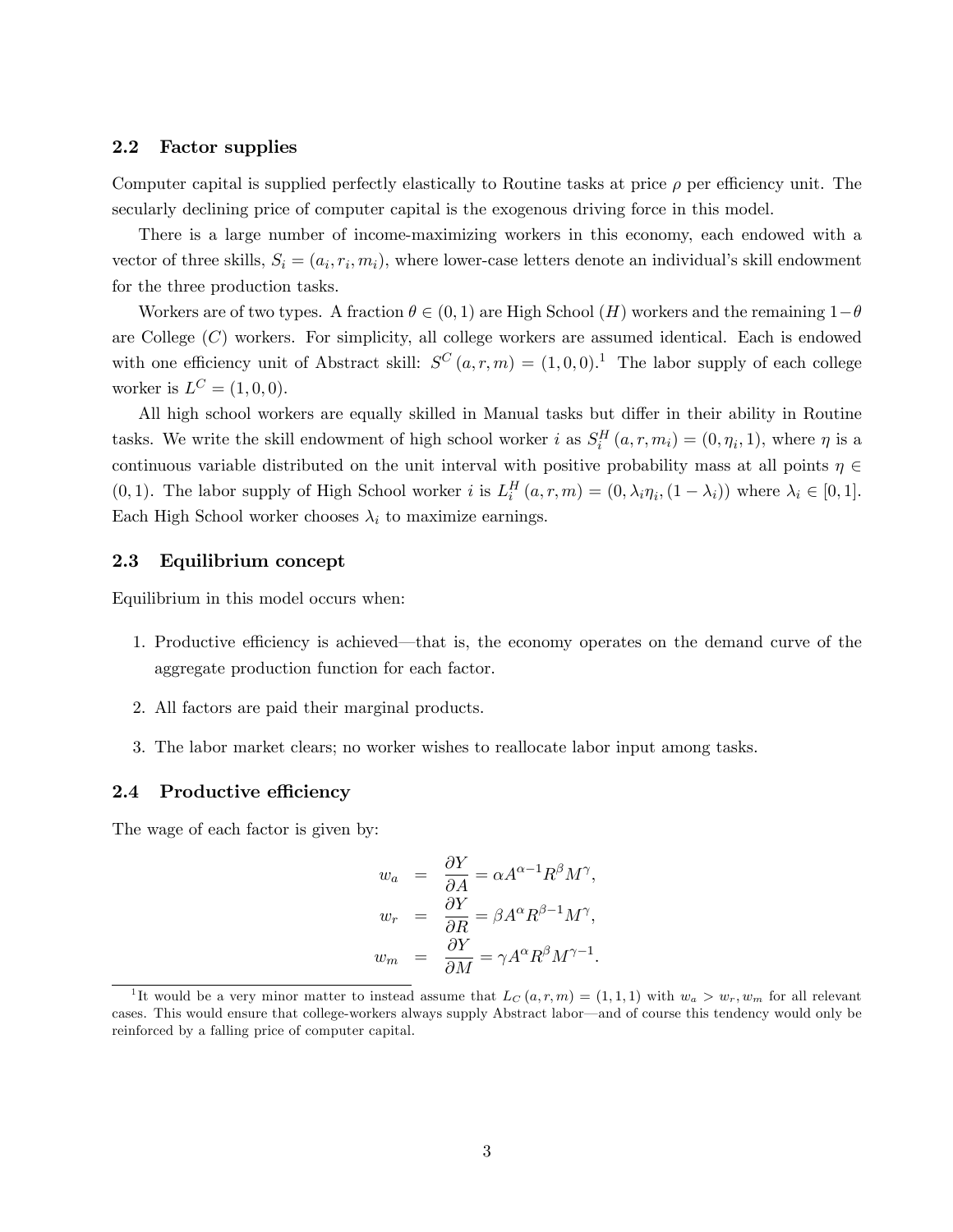#### 2.5 Self-selection of workers to tasks

The supply of College labor to Abstract tasks is inelastic.

The supply of High School labor to Routine and Manual tasks is determined by self-selection. Each High School worker i chooses to supply one efficiency unit of labor to Manual tasks if  $\eta_i < w_m/w_r$ , and supplies  $\eta_i$  efficiency units of labor to Routine tasks otherwise. We can write the labor supply functions to Manual and Routine tasks as  $L_M(w_m/w_r) = \theta \sum_i 1 [\eta_i \langle w_m/w_r]$  and  $L_R(w_m/w_r) =$  $\theta \sum_i \eta_i \cdot 1 [\eta_i \geq w_m/w_r],$  where  $1[\cdot]$  is the indicator function. Observe that  $L'_M(\cdot) \geq 0$  and  $L'_R(\cdot) \leq 0$ .

#### 2.6 Equilibrium and comparative statics

Since computer capital is a perfect substitute for routine labor input, it is immediate that  $w_r = \rho$  and hence a decline in  $\rho$  reduces  $w_r$  one for one.<sup>2</sup>

We are interested in the effect of a decline in  $\rho$  on:

- 1. The equilibrium quantity of Routine task input
- 2. The allocation of labor between Routine and Manual tasks
- 3. The wage paid to each task
- 4. The observed wage in each job type (which in may differ from the wage per efficiency unit in Routine tasks)

A decline in  $\rho$  raises demand for Routine tasks, since own-factor demand curves are downward sloping  $(R'(\rho) < 0)$ . This demand can be supplied by either additional computer capital or Routine labor input. Due to worker self-selection, the additional demand will be supplied by computer capital.

To see this, let  $\eta^*$  equal the Manual skill level of the marginal worker, such that  $\eta^* = w_m/w_r$ . Rewriting  $\eta^*$  using the marginal productivity conditions:

$$
\eta^* = \frac{w_m}{w_r} = \frac{\gamma R}{\beta L_M \left( \eta^* \right)}.
$$

Differentiating with respect to  $-\rho$  (a decline in the price of K) gives

$$
-\frac{\partial \eta^*}{\partial \rho} = \frac{\gamma}{\beta} \left[ \frac{\partial \eta^*}{\partial \rho} \cdot \frac{RL_M'(\eta^*)}{L_M(\eta^*)^2} - \frac{\partial R/\partial \rho}{L_M(\eta^*)} \right] = -\frac{\gamma L_M(\eta^*) \cdot \partial R/\partial \rho}{\beta L_M(\eta^*)^2 + \gamma RL_M'(\eta^*)} > 0. \tag{1}
$$

A decline in  $\rho$  raises the relative Manual/Routine wage.

<sup>&</sup>lt;sup>2</sup>Technically,  $\rho$  only binds  $w_r$  from above. In an earlier period, when computer capital was far more expensive, it's plausible that  $w_r < \rho$ . For the period under study, we assume that this constraint binds.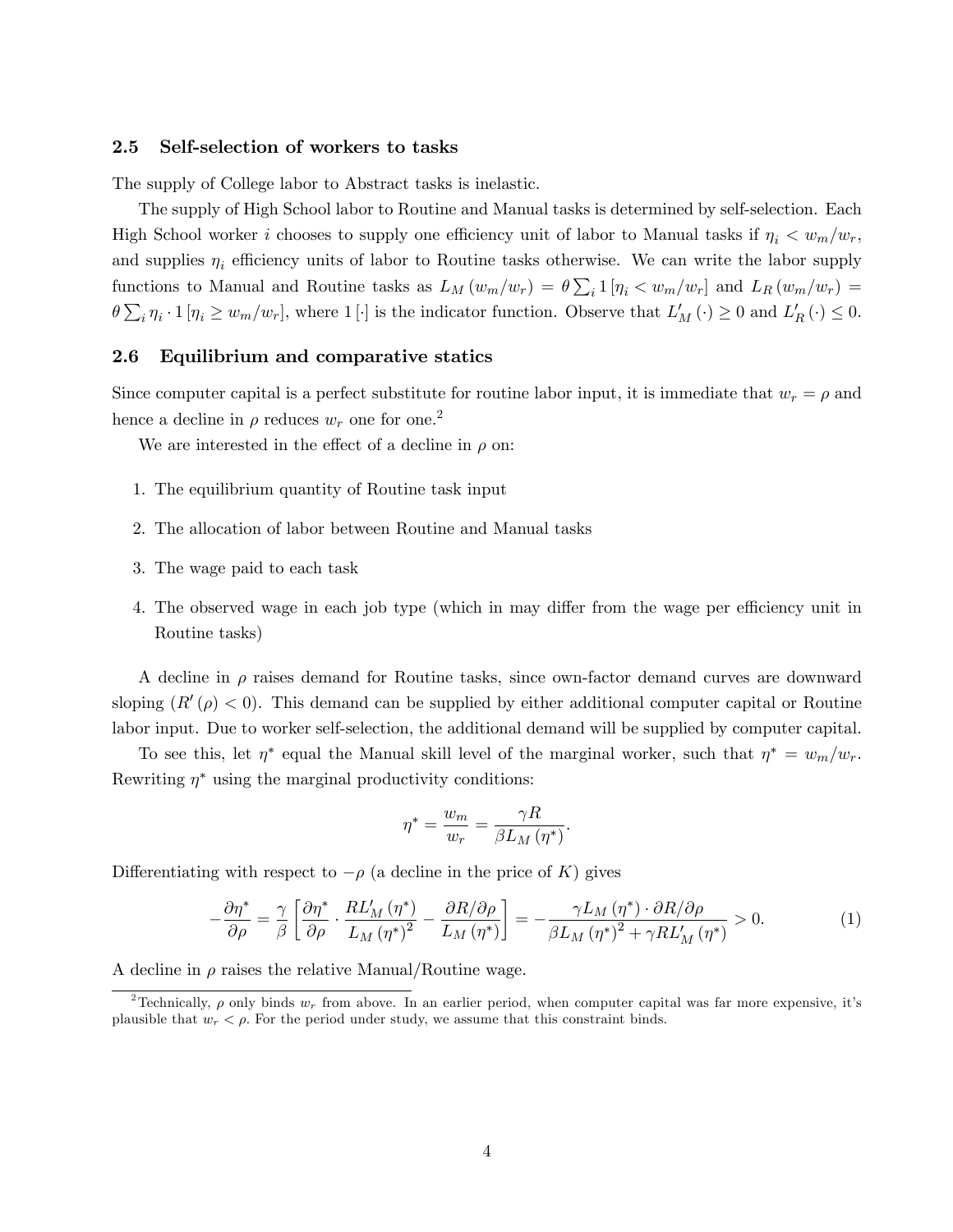Summing up these wage implications:

$$
\begin{array}{rcl} -\frac{\partial w_r}{\partial \rho} & = & -1,\\ \\ -\frac{\partial w_m}{\partial \rho} & = & -\gamma A^\alpha \left[ \underbrace{\beta L_M^{\gamma-1} R^{\beta-1} \frac{\partial R}{\partial \rho}}_{(-)} + \underbrace{(\gamma-1) R^\beta L_M (\eta^*)^{\gamma-2} L_M' (\eta^*) \frac{\partial \eta^*}{\partial \rho}}_{(+/0)} \right] \leqslant 0,\\ \\ -\frac{\partial w_a}{\partial \rho} & = & -\alpha A^{\alpha-1} \left[ \underbrace{\beta R^{\beta-1} \frac{\partial R}{\partial \rho}}_{(-)} + \underbrace{\gamma L_M (\eta^*)^{\gamma-1} L_M' (\eta^*) \frac{\partial \eta^*}{\partial \rho}}_{(-)} \right] > 0. \end{array}
$$

A decline in the price of computer capital lowers the wage of Routine labor input, raises the wage of Abstract labor input through two channels of q-complementarity—increased use of Routine task input and increased labor supply to Manual task input—and has ambiguous implications for the wage of Manual task input (due to the countervailing effects of q-complementarity between Routine and Manual tasks and increased labor supply to Manual tasks).

Though, as established above, a decline in  $\rho$  yields a larger proportionate fall in the wage of Routine than Manual tasks  $\left(-\partial (w_m/w_r)/\partial \rho > 0\right)$ , the *observed* log wage differential between workers in Routine and Manual jobs may rise despite the fall in  $w_r/w_m$ . The reason is that a decline in  $w_r$ leads to marginal workers with lower values of  $\eta$  to exit Routine jobs, inducing a *positive* compositional shift in the pool of workers in Routine occupations  $\left(-\partial E\left[\eta|\eta>\eta^*\right]/\partial\rho>0\right)$ .

Summarizing:

- 1. A decline in the price of computer capital causes an increase in demand for Routine task input.
- 2. This increase is entirely supplied by computer capital as the price decline causes a corresponding reduction in labor supply to Routine tasks and an increase in labor supply to Manual tasks.
- 3. The reduction in the price of computer capital has the following implications for wages levels measured in *efficiency units:*

$$
-\frac{\partial w_r}{\partial_\rho}<0, -\frac{\partial w_m}{\partial\rho}\lessgtr 0, -\frac{\partial w_r/w_m}{\partial\rho}<0, -\frac{\partial w_a}{\partial\rho}>0.
$$

4. The reduction in the price of computer capital has the following implications for observed wage levels:

$$
-\frac{\partial \hat{w}_r}{\partial \rho} \lessgtr 0, -\frac{\partial \hat{w}_m}{\partial \rho} \lessgtr 0, -\frac{\partial w_r}{\partial \rho} \lessgtr 0, -\frac{\partial \hat{w}_a}{\partial \rho} > 0,
$$

where 'hats' over wage variables denote observed values that do not adjust for changes in occupational skill composition (e.g.,  $\partial E[\eta | \eta > \eta^*] / \partial \rho$ ).<sup>3</sup>

<sup>3</sup>For Manual and Abstract tasks, compositional shifts are nil by assumption.